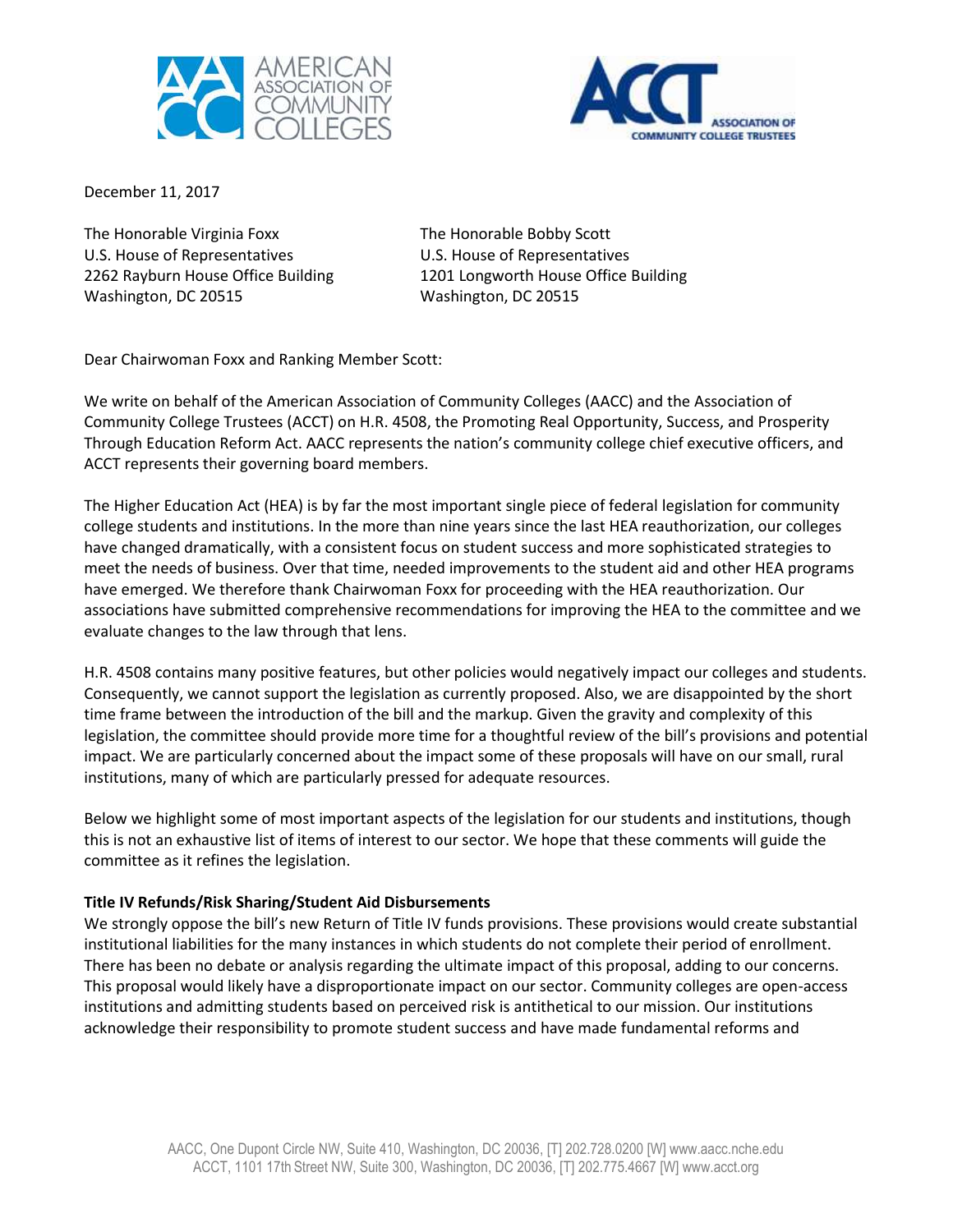dedicated substantial resources to this end. However, these changes would likely create tremendous budgetary difficulty for our thinly resourced institutions, and students would ultimately pay the price through higher tuition or reduced services.

Additionally, the impact of the requirement that student aid be delivered like a "paycheck" in equal increments is unclear, particularly given the fact that most students incur the bulk of their costs in the first portion of their period of enrollment. Test cases applying aid like a paycheck have produced mixed results<sup>1</sup> and a 2013 report by MDRC cautioned that aid like a paycheck should be "tested rigorously before widespread implementation to ensure that it is tailored to produce the maximum benefits for students."<sup>2</sup> This provision would place additional burden on financial aid offices that would require additional staff and resources to implement such a large number of disbursements.

## **Eliminating Financial Assistance for Institutions and Students**

We strongly oppose the bill's elimination of the Title III-A Strengthening Institutions program, as well as the elimination of federal Supplemental Educational Opportunity Grants (SEOG) and in-school interest subsidies for low-income federal student loan recipients.

The elimination of the Strengthening Institutions programs is a tremendous setback for the many community colleges that have particularly low levels of resources and serve large percentages of low-income and minority students. Many of these institutions serve economically struggling rural areas. While programs supporting Minority-Serving Institutions (MSIs) are critically important, they are in no way a substitute for Strengthening Institutions, which is the most competitive of all institutional aid programs. We urge the committee to maintain this critical program.

The elimination of federal SEOG and subsidized loans will add an additional cost burden to millions of students and families. SEOG is a vital source of aid for many community college students, enabling the neediest students to receive extra federal support. There is inherent appeal in the "one grant, one loan, and one work program," but we do not believe that the availability of a second grant program outside of Pell Grants is unduly difficult for students and their families to navigate. Additionally, we believe the financial benefits of in-school interest subsidies are significant, and any complexity could be diminished via the counseling and consumer information proposed within H.R. 4508.

We also oppose the elimination of the Title VI Undergraduate International Studies and Foreign Language program. Though small in size, this program is instrumental in strengthening international education beyond the small number of elite institutions that host Title VI centers.

# **Federal Pell Grant Program**

 $\overline{a}$ 

We commend the bill sponsors for establishing Title IV eligibility for programs that are 300 to 599 clock hours in length or its equivalent. Providing federal aid to students enrolled in shorter programs has been one of our top reauthorization priorities. If enacted, this will dramatically enhance the ability of students who are focused on specific workforce and related aptitudes to take advantage of program offerings. We also thank the bill sponsors for the wider reinstatement of eligibility for Ability-to-Benefit students proposed in this bill.

<sup>1</sup> (Evan Weissman, Oscar Cerna, Can Cullinan, & Amanda Baldiga, "Aligning Aid With Enrollment", MDRC (2017). Available: https://www.mdrc.org/sites/default/files/ALAP\_Interim\_Report\_2017.pdf

<sup>&</sup>lt;sup>2</sup> (Michelle Ware, Evan Weissman, & Drew McDermott, "Aid Like A Paycheck Incremental Aid to Promote Student Success", MDRC (2013). Available: https://www.mdrc.org/sites/default/files/ALAP%20brief.pdf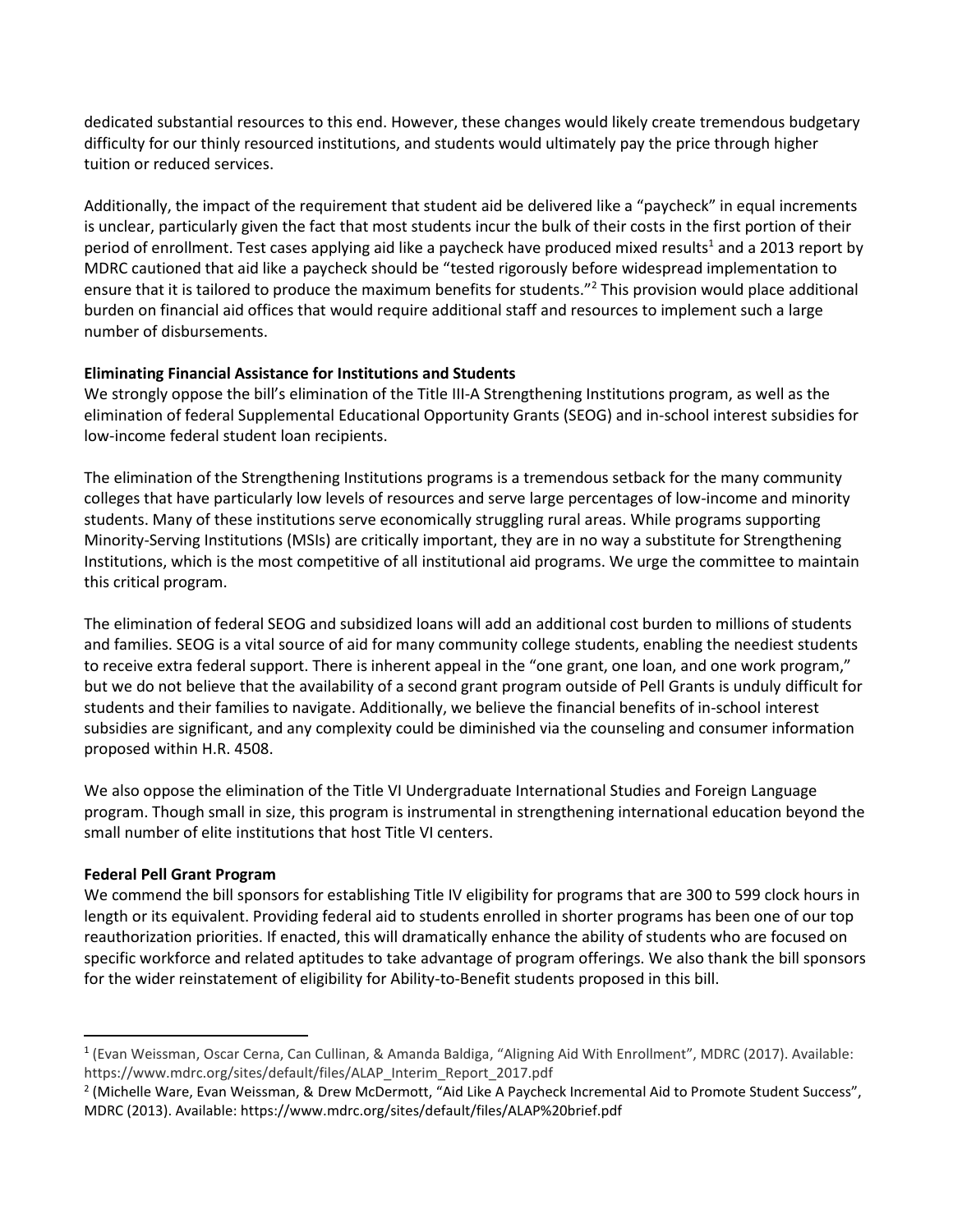## **Competency-Based Education (CBE)**

The statutory language delineating CBE largely reflects current (and evolving) practice on our campuses and represents an important step forward in policy. As this represents a significant change in policy, Congress will need close oversight to ensure that accreditors are able to adequately discharge their related responsibilities.

### **Federal Student Loans**

We strongly support giving student aid officers greater discretion to reduce loan maximums in specified circumstances for broad categories of students. The criteria set forth in the bill appear to give colleges most of the authority they have sought. This will go a long way to ensuring that borrowing is better tailored to students' needs and circumstances.

The use of program-level repayment rates improves upon the all-or-nothing institutional cohort default rates, but its full implications are not known. A course of study's value should not be tied solely to a federal student borrowing metric; particularly at community colleges, which have comparatively low borrowing rates. While information regarding programmatic repayment rates and earnings are useful, it should ultimately be at the discretion of the institution and its accreditor over which programs to offer. Despite our reservations about this new approach to Title IV eligibility, we commend the application of the participation rate index to this new repayment rate, but note that it too should be modified to accommodate current borrowing trends.

### **Measurements and Data**

The absence of a student unit record data system as in the College Transparency Act (CTA) is one of the bill's major shortcomings. Such a system would reduce cost and provide better information, and can certainly be constructed to protect student privacy. The sponsor's decision not to update this critical aspect of the nation's higher education system stands in stark contrast to many of the bill's other features. Relying on colleges to provide these data is both time consuming and costly.

The College Dashboard and alignment of federal presentation of institutional and related data is a major positive feature of the PROSPER Act, as is the related elimination of many of the institutional disclosures in Section 485. We regret the absence of a six-year graduation rate (300% of the "normal time"), which is the standard used in the community college Voluntary Framework of Accountability (VFA). We urge the committee to add this measurement, which aligns with data already being collected by the Department of Education.

## **Minority-Serving Institutions (MSIs)**

We oppose provisions creating a bright line completion rate standard for institutions to qualify for certain MSI grants. It is disconcerting that this provision is aimed at accredited institutions that serve a large number of minority students, while the bill creates new eligibility for providers with no demonstrated record of commitment to minority student success.

## **Defining Institutions of Higher Education and Proprietary Institutions**

H.R. 4508 greatly enhances the role of for-profit colleges in the HEA. Despite some overlap in program offerings, for-profit colleges are fundamentally different from community colleges because they are not controlled, governed, or otherwise accountable to the public. At many for-profit colleges, virtually all of their funds come from federal sources such as student aid, veterans' educational benefits, and workforce training funds. To that extent, proprietary colleges are creatures of the federal government. Regulation of these institutions should be enhanced, not reduced. In particular, our associations oppose the elimination of the 90/10 rule. We also oppose establishment of a single definition of "Institution of Higher Education." The latter would enable proprietary institutions access to grants funds that were previously unavailable to them.